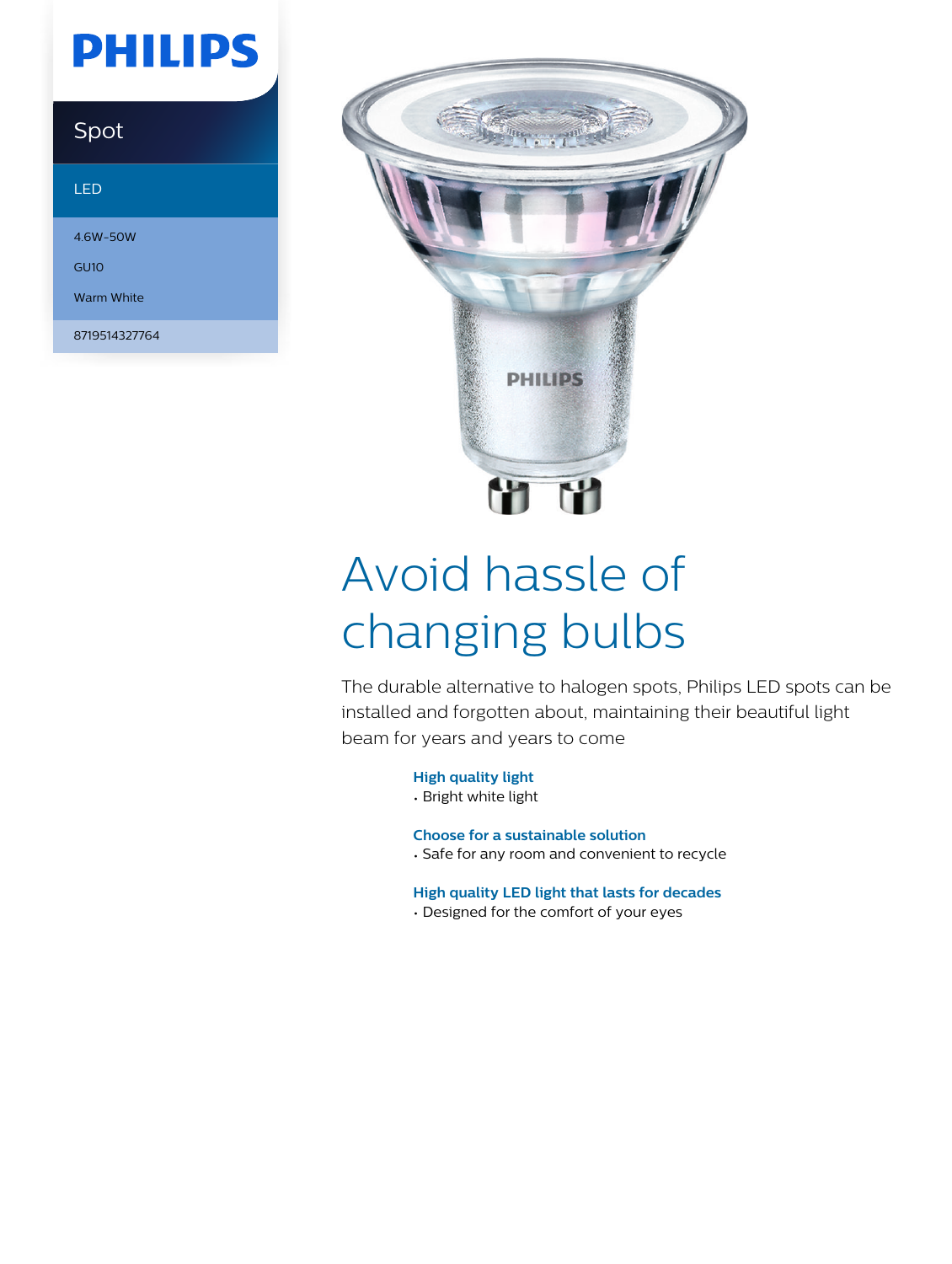### 8719514327764

# **Highlights**

#### **Bright white light**



This bulb has a color temperature of 3000K providing you with a bright, warm light, perfect for creating an

inviting ambiance to host friends or wind down with a book.

#### **No hazardous substances**

Philips LED lights contain absolutely no hazardous materials, making them safe for any room and convenient to recycle.

#### **Designed for the comfort of your eyes**



It's easy to see how harsh lighting can strain the eyes. Too bright, and you get glare. Too soft and you experience flicker. Now you can gently light up your world with LEDs designed to go easy on the eyes, and create the perfect ambience for your home.

# Specifications

#### **Bulb characteristics**

- Dimmable: No
- Intended use: Indoor
- Lamp shape: Directional reflector
- Socket: GU10
- Technology: LED

#### **Bulb dimensions**

- Height: 5.4 cm
- Weight: 0.05 kg
- Width: 5 cm

#### **Durability**

- Average life (at 2.7 hrs/day): 15 year(s)
- Lumen maintenance factor: 70%
- Nominal lifetime: 15,000 hour(s)
- Number of switch cycles: 50,000

#### **Light characteristics**

- Beam angle: 60 degree(s)
- Color consistency: 6SDCM
- Color rendering index (CRI): 80
- Color temperature: 3000 K
- Light Color Category: Warm White
- Nominal luminous flux: 410 lumen
- Starting time: 0.5 s
- Warm-up time to 60% light: Instant full light
- Color Code: 830 | CCT of 3000K

#### **Miscellaneous**

• EyeComfort: Yes

#### **Other characteristics**

- Lamp current: 39 mA
- Efficacy: 89 lm/W

#### **Packaging information**

- EAN: 8719514327764
- EOC: 871951432776400
- Product title: LEDspots 4.6-50W GU10 830 60D 4pk

#### **Power consumption**

- Power factor: 0.5
- Voltage: 220-240 V
- Wattage: 4.6 W
- Wattage equivalent: 50 W

#### **Product dimensions & weight**

• Length: 5.4 cm

#### **Rated values**

- Rated beam angle: 60 degree(s)
- Rated lifetime: 15,000 hour(s)
- Rated luminous flux: 410 lumen
- Rated peak intensity: 450 cd
- Rated power: 4.6 W